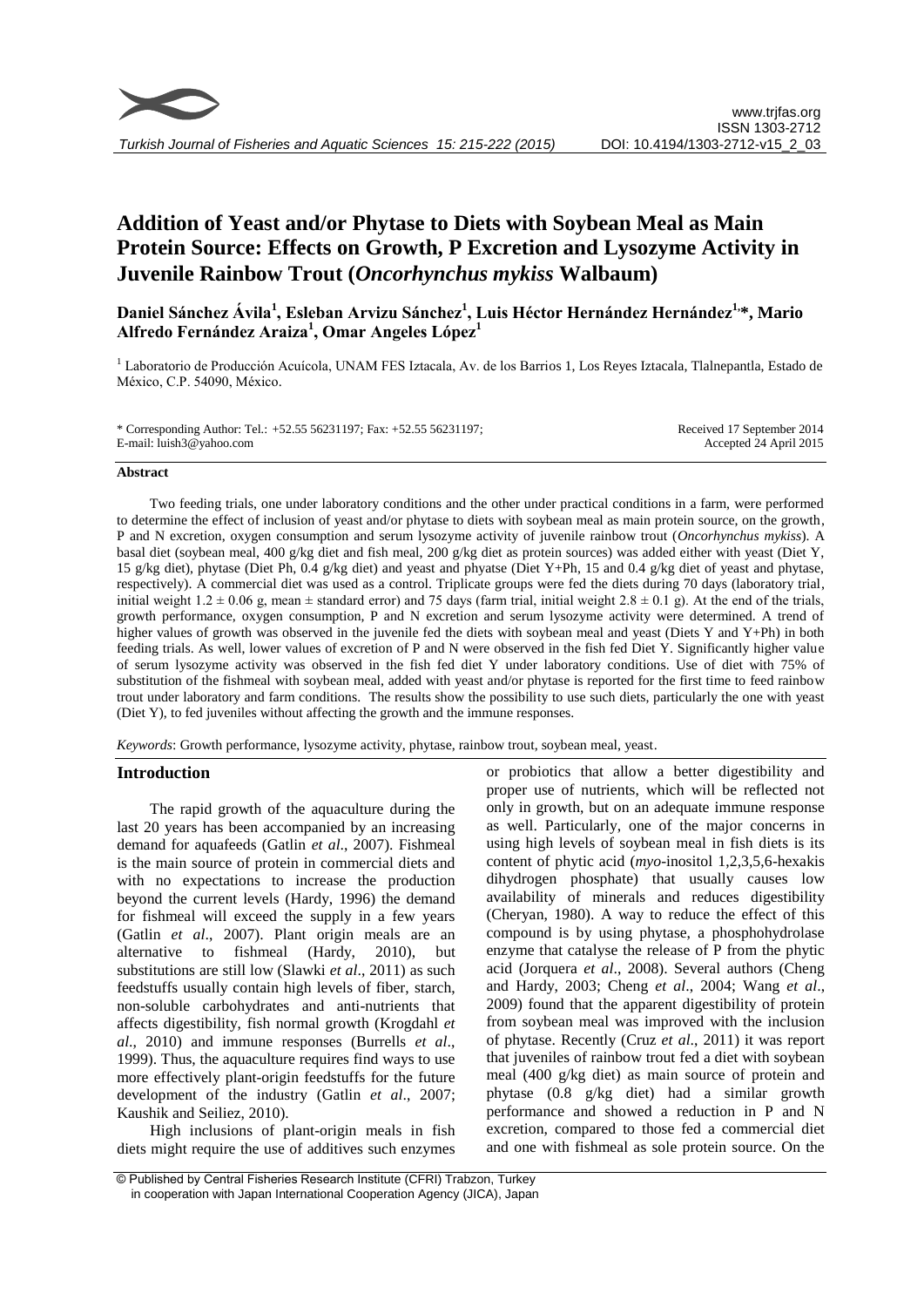other hand, the inclusion of yeast of genus *Saccharomyces* on feed improved the growth of several species of fish (Lara-Flores *et al*., 2003; Adbel-Tawwab *et al*., 2008; Chiu *et al*., 2010; Barnes *et al*., 2006), and despite the fact that *Saccharomyces* yeast are able to produce phytase when the phytic acid is present (Nayini and Markakis, 1984) so far there are not reports of its use on diets with high contents of soybean protein sources. Therefore, the aim of the present research was to determine the effects of the inclusion of yeast and/or phytase to a basal diet with 75% of soybean meal (400 g/kg diet) and 25% of fishmeal (200 g/kg diet) in the growth, P and N excretion, oxygen consumption and serum lysozyme activity of juvenile rainbow trout (*Oncorhynchus mykiss*) reared under laboratory and farm conditions.

# **Materials and Methods**

# **Experimental Diets**

A basal diet was formulated according to Cruz *et al.* (2011) with soybean meal (crude protein, 50.6±1%; Pronasoya, S.A. de C.V., Mexico) and fishmeal (crude protein, 55±1%; Vimifos S.A. de C.V., Mexico) as protein sources (Table 1). Three experimental diets were prepared by adding the Baker's yeast (Diet Y, 15 g/kg diet), phytase (Diet Ph, 0.4 g/kg diet) or a combination of both (Diet Y+Ph, 15 and 0.4 g, respectively). Phytase was added according to Cheng *et al.* (2004) and obtained from DSM Nutritonal Products of Mexico (Ronozyme P5000, 5,000 FYT/g). In the other hand, the yeast (*Saccharomyces* sp., approximately  $8.5 \times 10^9$  cells/g) was added according with Lara-Flores *et al.* (2003) and obtained from a local baker shop. Cod liver oil (Drotasa S.A. de C.V., México) and soybean lecithin (Abastecedora de Productos Naturales, S.A. de C.V., Mérida, México) were use as lipid sources, and

**Table 1**. Basal formulation of the test diets fed to juvenile of rainbow trout. Proximate composition was of (% dry weight basis  $\pm$  standard error): crude protein, 42.1 $\pm$ 1.0; lipids,  $11.2 \pm 0.7$ ; ash,  $12 \pm 0.5$ 

| Ingredients                   |     |
|-------------------------------|-----|
| Fish meal <sup>2</sup>        | 200 |
| Soybean meal <sup>3</sup>     | 400 |
| Cod liver oil <sup>4</sup>    | 50  |
| Soybean Lecithin <sup>5</sup> | 50  |
| $Dextrin^6$                   | 100 |
| Vitamin and mineral mix'      | 40  |
| Wheat gluten <sup>6</sup>     | 50  |

 $\alpha$ -cellulose was added to fill up the diets to 1 kg according to: Diet Y, 15 g yeast+95 g α–cellulose; Diet Ph, 0.4 g phytase+109.6 αcellulose; Diet Y+Ph, 0.4 g phytase+15 g yeast+94.6 g  $\alpha$ -cellulose. <sup>2</sup>Vimifos S.A. de C.V., Mexico

3 Pronasoya, S.A. de C.V., Mexico

<sup>4</sup>Drotasa S.A. de C.V., México

<sup>5</sup>Abastecedora de Productos Naturales, S.A. de C.V., México)

6 Sigma Aldrich Co., St. Louis, MO, USA)

<sup>7</sup>DSM Nutritional Products of Mexico, Mexico

dextrin (Sigma Aldrich Co., St. Louis, MO, USA) was added as a source of carbohydrates. A vitaminmineral mix (Micro Rovimix for carnivorous fish, DSM Nutritional Products of Mexico, Guadalajara, Mexico) and wheat gluten (Sigma Aldrich Co., St. Louis, MO, USA) as a binder were added. Finally,  $α$ cellulose (Sigma Aldrich Co., St. Louis, MO, USA) was used to fill diet up to 100%. Diets were prepared according to Cruz *et al.* (2011) by mixing all the powdered ingredients with oils and water (40 %) to obtain wet dough, which was passed through a meat chopper and produce 5-mm diameter pellets. Diets were dried at 60°C for 2 hours and stored at -20°C until use. The experimental diets were compared with a commercial diet (Api-trucha 1, 45% protein, Malta-Cleyton de Mexico, Mexico).

#### **Experimental Fish**

Rainbow trout of 60 days post-hatching were obtained at the rainbow trout reference centre of Mexico, "Centro de Producción Acuícola El Zarco", located in the State of Mexico. Fish came from two different spawning seasons, one in December 2011 and used for the trial under laboratory conditions at the Laboratorio de Producción Acuícola. The second batch was obtained on December, 2012 and use under practical conditions at the trout farm "Rancho Los Alevines", located in the municipality of Amanalco de Becerra, State Of México, Mexico.

#### **Feeding Trials**

The first trial was performed under laboratory conditions on a recirculation system with 100-L polypropylene tanks. Each diet was fed to triplicate groups of 15 juveniles  $(1.2\pm0.06)$  g) at 7% of their body weight daily, divided into two equal feeding at  $09$ : $^{00}$  and 16: $^{00}$ . Juveniles were weighed every 10 days and the ration size was adjusted accordingly. In order to reduce the leaching of P from fecal matter, it was collected after 30 min of feeding (Windell *et al*., 1978) by siphoning the bottom of each tank and kept to determine the P contents. After that, unconsumed feed was removed and quantified for measurement of the diet intake. This trial lasted 70 days. Through the feeding trial, the water quality parameters were: dissolved oxygen 6.5±1.0 mg/L (mean±SD), pH 7.9 $\pm$ 0.5 and water temperature of 16 $\pm$ 1°C. Water flow on each tank was of 1.5 L/min during the entire experiment. All tanks were maintained under a natural photoperiod. The second trial was under farm conditions in flow-through system with 12 glass-fibre tanks of 1000-L. Each diet was fed to triplicate groups of 65 juveniles  $(2.8\pm0.1 \text{ g})$  at 7% of their body weight daily, as before, divided into two equal rations size. The juveniles were weight every 15 days and ration size was adjusted accordingly. The fecal matter was removed as previously described. This trail was performed for 75 days. Water parameters (mean±SD)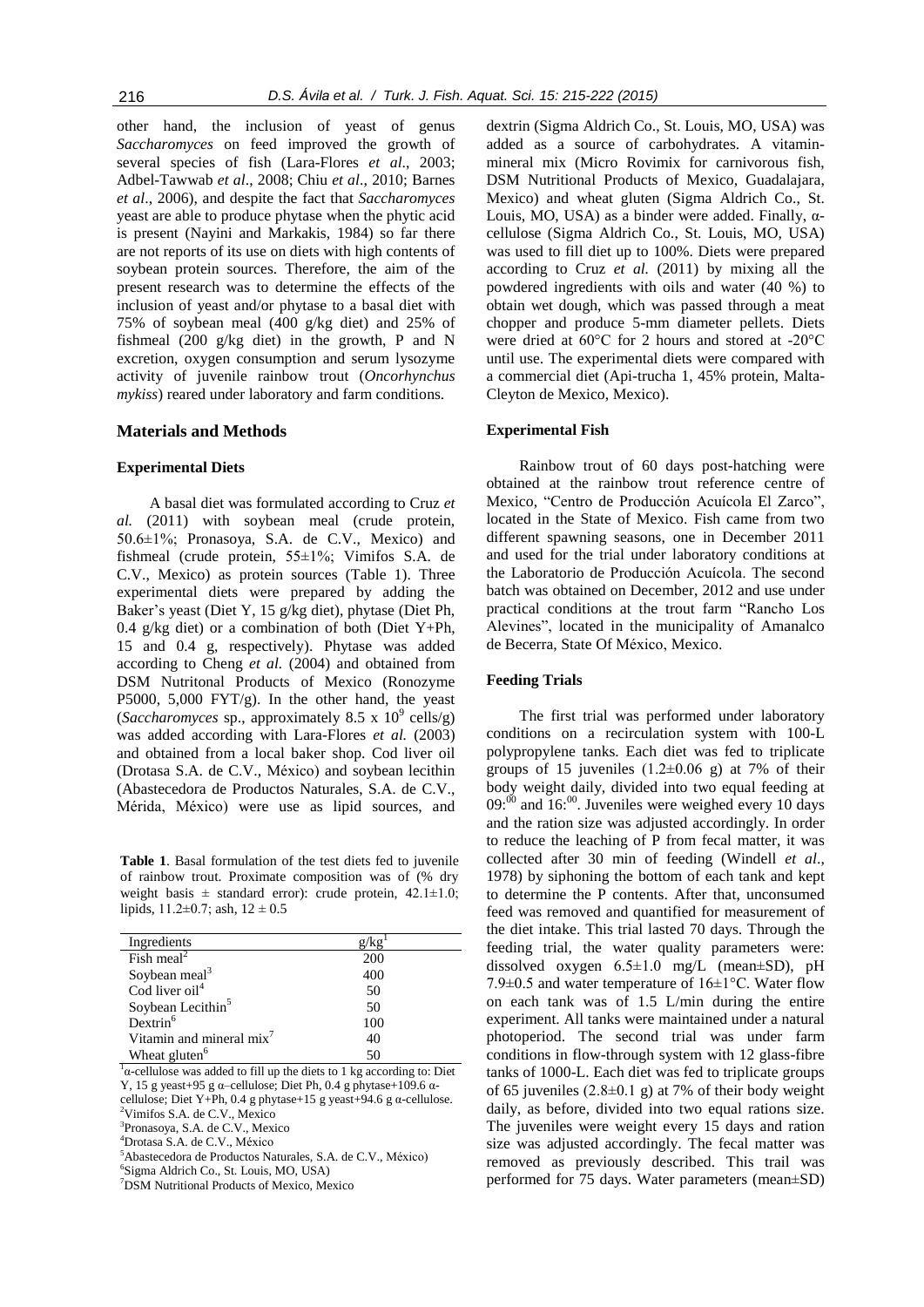were: dissolved oxygen 5.5±1.0 mg/L, pH 7.0±0.5 and water temperature of 12±1°C. Water flow on each tank was of 5 L/min during the entire experiment.

At the end of both trials, the fish were starved for 24 h and weighed to determine the growth performance. In first feeding trial a sample of 5 fish for each replication were selected randomly to evaluate the oxygen consumption, and nitrogen and phosphorus excretion. Fish, finally, were sacrificed with an over-dose of MS-222 (ethyl 3-aminobenzoate, methanesulfonic acid, Sigma Aldrich Co., St. Louis, MO, USA) at 200 mg/L and blood samples were taken to determine the serum lysozyme activity. Blood was allowed to clot at 4°C and three h later, the serum was separated by centrifugation at 3,000 rpm for 10 min, pooled and frozen at -20°C until used.

# **Oxygen Consumption, Nitrogen and Phosphorus Excretion**

Fish were fed their respective diets 24 h before perform the tests were used. A closed recirculated system of twenty 1-L flask connected in a series by plastic tubes, was slowly filled with water and one fish was place in each flask. The initial concentrations of oxygen, nitrogen and phosphorus were obtained and the flasks were closed hermetically. Fish were maintained in such conditions for a period of 30 min and then, flask were open and dissolve oxygen was measured again and samples of water were taken for the determination of nitrogen and phosphorus concentrations. Dissolved oxygen was measured with an oxymeter (model 556MPS, YSI Inc., OH, USA) and oxygen consumption was calculated according with Hernández *et al.* (2012). The P excretion (as  $PO<sub>4</sub><sup>3</sup>$ ) was determined by method of molibdovanadate and nitrogen (as  $NH<sub>3</sub>-N$ ) by the Nessler method (Clescerl *et al*., 1995) respectively. Dry feces were digested with persulfate acid at  $400^{\circ}$ C and then, total phosphorus was determined in by the molybdovanate method (Clescerl *et al*., 1995).

## **Lysozyme Activity**

It was determined according with Caruso *et al.*

(2002) and briefly,  $100 \mu l$  of the blood serum were added to an aqueous solution of *Micrococcus lysodeikticus* (lyophilized cells, Sigma Aldrich Chemical, St. Louis, MO, USA) to obtain a mix of 1000 µl, which was incubated at 25°C and absorbance was read at 530 nm exactly 0.5 and 4.5 min after adding the sample. One unit of lysozyme activity (U) was defined as the amount of enzyme that caused a decrease in absorbance of 0.001 min/L.

#### **Statistical Analysis**

Data were tested with the Shapiro and Wilk W test and Barlett´s test for normality and homoscedasticity, respectively (Zar, 1999). Data expressed as percentage were arcsine transformed and then tested. Since all data showed normality and homoscedasticity, they were compared by one-way ANOVA (package Prism 6.0 for Mac, GraphPad Sofware, Inc.). When found the statistical differences between treatments were evaluated by a Tukey multiple comparison test, considering an error of 5%  $(P<0.05)$ .

## **Results**

The growth performance of the fish feed on the trial under laboratory conditions is show in Table 2. The weight gain (WG) of the juveniles was significantly higher in the fish fed the diets with soybean meal than the observed for those fed with the commercial diet. Among the diets with soybean meal, the one added with yeast showed the highest WG, but no significant differences were observed when compared with the other two treatments. Higher values was observed on the specific growth rate (SGR), feed conversion ratio (FCR) and protein conversion ratio (PCR) on the groups fed the experimental diets than those observed in the commercial diet, but no significant differences were found. Survival was higher of 96% all the groups and mortality was not related to the treatment with the diets.

A similar trend was observed in the growth performance during the trial under practical

**Table 2.** Growth performance and survival of juvenile rainbow trout fed diets with high content of soybean meal as protein source and the addition of yeast and/or phytase under laboratory conditions for a period of 70 days

|                                        | Diets           |                 |                 |                |
|----------------------------------------|-----------------|-----------------|-----------------|----------------|
|                                        | Diet Y          | Diet Ph         | $Diet Y+Ph$     | Commercial     |
| Wt gain $(\%)^1$                       | $1.043 \pm 16a$ | $992 \pm 31a$   | $984 \pm 23a$   | $893\pm8h$     |
| $SGR (\% / day)^2$<br>FCE <sup>3</sup> | $3.4 \pm 0.07$  | $3.4\pm 0.01$   | $3.4 \pm 0.02$  | $3.3 \pm 0.06$ |
|                                        | $0.70 \pm 0.01$ | $0.65 \pm 0.02$ | $0.64 \pm 0.02$ | $0.67 \pm 0.1$ |
| PCE <sup>4</sup>                       | $2.3 \pm 0.2$   | $2.1 \pm 0.1$   | $2.3 \pm 0.1$   | $2.7 \pm 0.8$  |
| Survival                               | 98              | 100             | 98              | 96             |

Data are the means of triplicate groups±standard error. Means with different letters in the same line differ significantly (P<0.05). <sup>1</sup>Weigth gain = ((Final weight – initial weight) / Initial weight) x 100

<sup>2</sup>Specific growth rate = ((ln final weight – ln initial weight)/70) x 100

<sup>3</sup>Feed conversion efficiency = Weight gain (g) / total feed intake (g dry weight basis)

<sup>4</sup>Protein conversion efficiency = Weight gain (g) / total protein intake (g dry weight basis)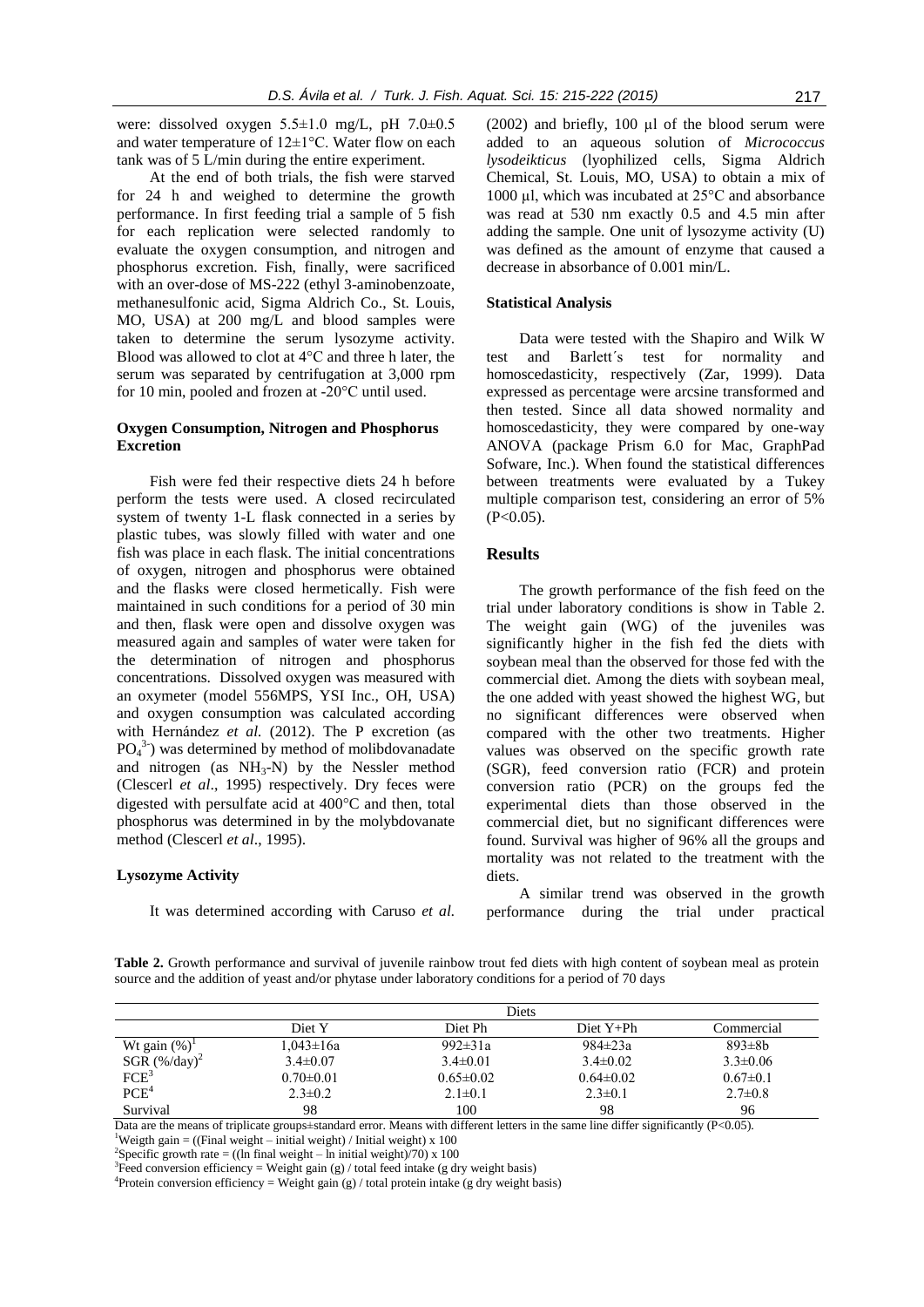conditions (Table 3), with higher values of the diets with the soybean meal diets than the commercial diet. However, no significant differences were observed between the groups. Again, highest values were observed on the group fed the diet with yeast and followed by the Diet Y+PH. Survival rates were higher the 78% and the mortality observed was not related to the treatments.

Regarding the physiological responses during the trial under laboratory conditions, the oxygen consumptions during the first trial was not significantly different among the treatments, higher values were observed on the fish fed the Diets Y and the commercial (Figure 1a). Nitrogen excretion (expressed as  $NH_3-N$ , Figure 1b) showed higher values in the group fed the commercial diet, but not significant differences were observed among the treatments. Organisms fed the Diet Y+Ph showed the highest N excretion between the groups fed the experimental diets. Regarding the P excretion (as  $\overline{PO_4}^{3.}$ , Figure 1c) the fish fed the commercial diet showed significantly higher values when compared the juveniles fed Diets Y and Y+Ph. Regarding the P content in feces, no significant differences among the groups were observed in both feeding trials, but a tendency of higher values were observed on the commercial diet (Figures 1d and 1e).

Serum lysozyme activities of the juvenile rainbow trout reared under laboratory conditions are show in Figure 2a and significant higher values were observed in the group fed diet Y than the others. In Figure 2b is show the lysozyme activity of the juveniles fed under practical conditions and not significant differences were found among the groups.

# **Discussion**

With a limited supply of fishmeal for aquafeeds on the next decades (Hardy, 1996), aquaculture requires to find ways to use more effectively plantorigin feedstuffs for the future development of the industry (Gatlin *et al*., 2007; Kaushik and Seiliez, 2010). In the present research we report for the first time, the use of yeast and/or phytase in diets with 75% of substitution of the fishmeal with soybean

meal to feed rainbow trout under laboratory and farm conditions. The results show the possibility to use such diets, particularly the one with yeast (Diet Y), to fed juveniles without affecting the growth and the lysozyme activity, an important non-specific immune response in fish.

Both, under laboratory and farm conditions, data of growth performance were higher than the previously reported by Cruz *et al.* (2011), in which they fed rainbow trout juveniles with a similar formulation of 75% soybean and 25% fishmeal as protein sources and the addition of 0.8 g phytase per kg of diet. The same was found when SGR was compared with those obtained by Gomes *et al.* (1995) and Wang *et al.* (2009) when fed rainbow trout juveniles with soybean meal and the inclusion of phytase. The addition of phytase has been related to an improvement of growth in salmonids, mainly because phytic acid is hydrolysed and allows a better digestion process (Cheng *et al*., 2004). Phytase was added to the experimental diets at a level of  $0.4 \text{ g/kg}$ , about 2,000 FYT/kg, and it seems to be an adequate level to be included when 400 g/kg of soybean is used. Regarding the use of yeast, it has been reported previously as growth promoter in several species of fish such as Nile tilapia *Oreochromis niloticus* (Lara-Flores *et al*., 2003; Adbel-Tawwab *et al*., 2008), grouper *Epinephelus coioides* (Chiu *et al*., 2010) and rainbow trout (Barnes *et al*., 2006). However, for the first time is reported its use in diets with high contents of soybean meal. The improved growth of juveniles fed the Diets Y and Y+Ph might be related to a better nutrient digestibility, particularly the protein fraction (Lara-Flores *et al*., 2003; Waché *et al*., 2006) and the results of the present research indicates that yeast might contribute to this. During the feeding trials we were not able to determine the protein digestibility, but Bureau *et al.* (2002) reported that N excretion and oxygen consumption might be useful to estimate the nutrient utilization of diet, as usually, low values indicates a better use of the protein (less N excretion) and less energy spent in its oxidation (less oxygen consumption). We observed lower values of  $NH<sub>3</sub>-N$ excretion and similar values of oxygen consumption on the fish fed the experimental diets. Cruz *et al.*

**Table 3.** Growth performance and survival of juvenile rainbow trout fed diets with high content of soybean meal as protein source and the addition of yeast and/or phytase under practical conditions for a period of 75 days

|                                                | Diets           |                 |                 |                 |
|------------------------------------------------|-----------------|-----------------|-----------------|-----------------|
|                                                | Diet Y          | Diet Ph         | $Diet Y+Ph$     | Commercial      |
| Wt gain $(\%)^1$                               | $513\pm35$      | $446 \pm 84$    | $480 \pm 28$    | $396 \pm 38$    |
| $SGR$ (%/day) <sup>2</sup><br>FCR <sup>3</sup> | $2.4 \pm 0.07$  | $2.2 \pm 0.2$   | $2.3 \pm 0.06$  | $2.1 \pm 0.1$   |
|                                                | $1.07 \pm 0.02$ | $1.06 \pm 0.02$ | $1.05 \pm 0.02$ | $1.26 \pm 0.04$ |
| PCE <sup>4</sup>                               | $1.5 \pm 0.03$  | $1.7 \pm 0.008$ | $2.1 \pm 0.007$ | $1.8 \pm 0.8$   |
| Survival                                       | 79              | 86              | 80              | 78              |

Data are the means of triplicate groups $\pm$ standard error. Not significant differences were observed at this level (P<0.05)

<sup>1</sup>Weigth gain = ((Final weight – initial weight) / Initial weight) x 100

<sup>3</sup>Feed conversion efficiency = Weight gain (g) / total feed intake (g dry weight basis)

<sup>4</sup>Protein conversion efficiency = Weight gain (g) / total protein intake (g dry weight basis)

<sup>&</sup>lt;sup>2</sup>Specific growth rate = ((ln final weight – ln initial weight)/75) x 100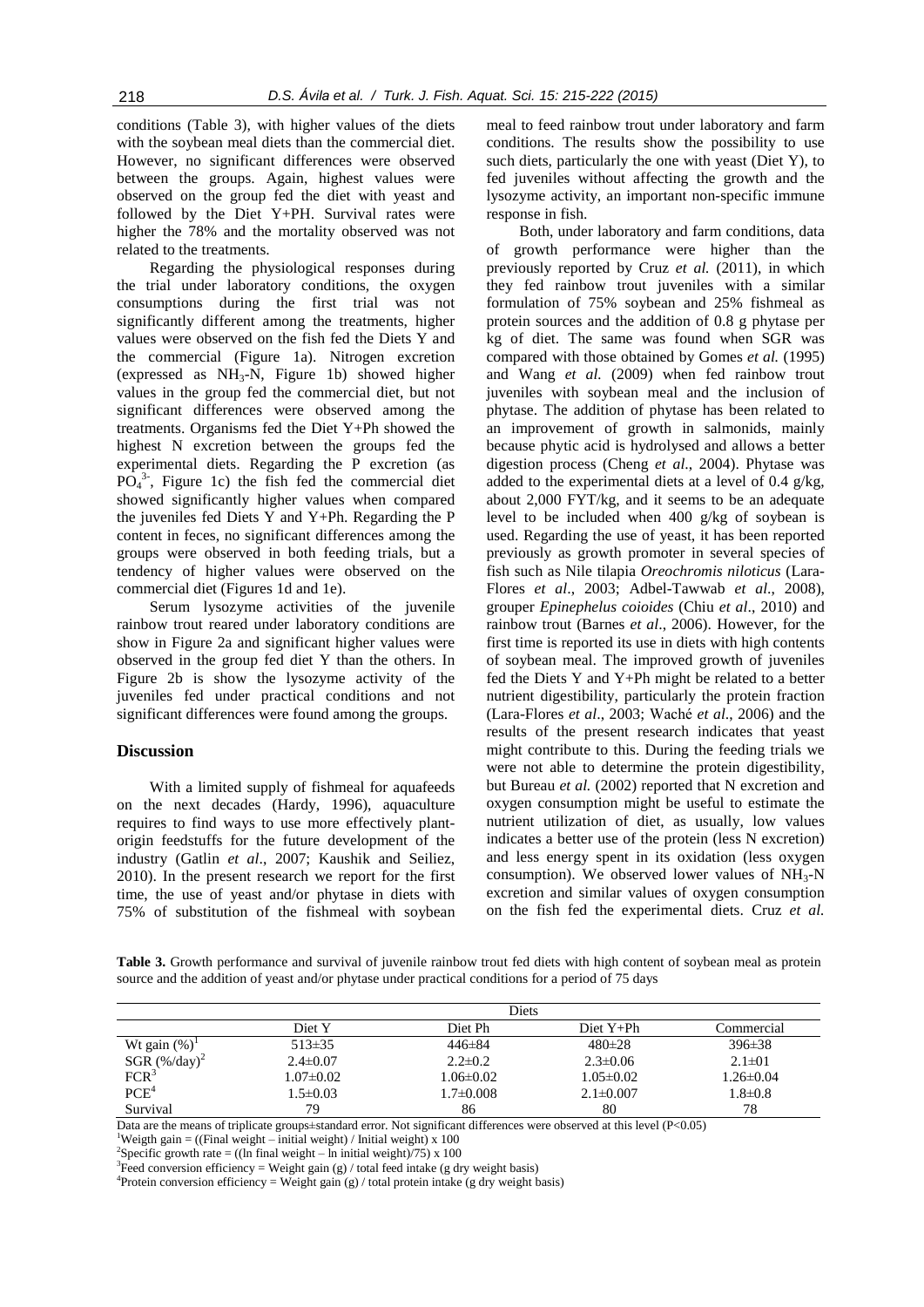

**Figure 1.** Physiological responses of juvenile rainbow trout fed diets with high content of soybean meal as protein source and the addition of yeast and/or phytase. Data are the means of three replicate groups  $\pm$  standard error. Bars with different letters differ significantly (P<0.05). (a) Oxygen consumption, (b) nitrogen excretion, (c) phosphorus excretion and (d) total phosphorus in feces of the fish fed under laboratory conditions. (e) Shows the total phosphorus in feces of fish fed under practical conditions.

(2011) reported that feeding juveniles of rainbow trout with a diet based on soybean meal, the oxygen consumption was as high as double of the found during the feeding trial under laboratory conditions.

Phosphorus excretion (in urine and feces) was similar to that reported previously by Cruz *et al.* (2011) and Hernández *et al.* (2012). Soybean storages most of its P as phytic acid (*myo*-inositol 1,2,3,5,6 hexakis dihydrogen phosphate), an organic compound that once in the digestive tract, usually forms complexes phytate-protein or phytate-mineral-protein (Cheryan, 1980) or binds to trypsin (Singh and Krikorian, 1982) that reduces the digestibility (Gatlin *et al*., 2007) and P is usually excreted in the urine and/or feces (Coloso *et al*., 2003), which is a major concern of aquaculture operations, as it can cause eutrophication of water bodies surrounding the farms (Bureau and Cho, 1999). Phytase is a phosphohydrolase enzyme that catalyses the

sequential release of inorganic orthophosphate from the phytic acid (Jorquera *et al*., 2008) and has been suggested as supplement in diets with soybean meal (Wang *et al*., 2009) to improve P retention and thus, decreased its excretion. After the feeding trials and with the addition of phyatse to diets with soybean meal, as expected, the P excretion was lower than the commercial diet. However, P excretion in feces and urine tended to be lower on the juveniles fed with Diet Y. Phytase has been reported to be present in yeasts of genus *Saccharomyces* (Nayini and Markakis, 1984) and the activity of the enzyme has been found to increase when the phytic acid is in the growth medium (Gontia-Mishra and Tiwari, 2013). Our results suggest that the yeast included in the experimental diets helped to catalyze the phytic acid present in the soybean meal in a better way than the phytase used in Diet Ph.

According to Burrells *et al.* (1999), the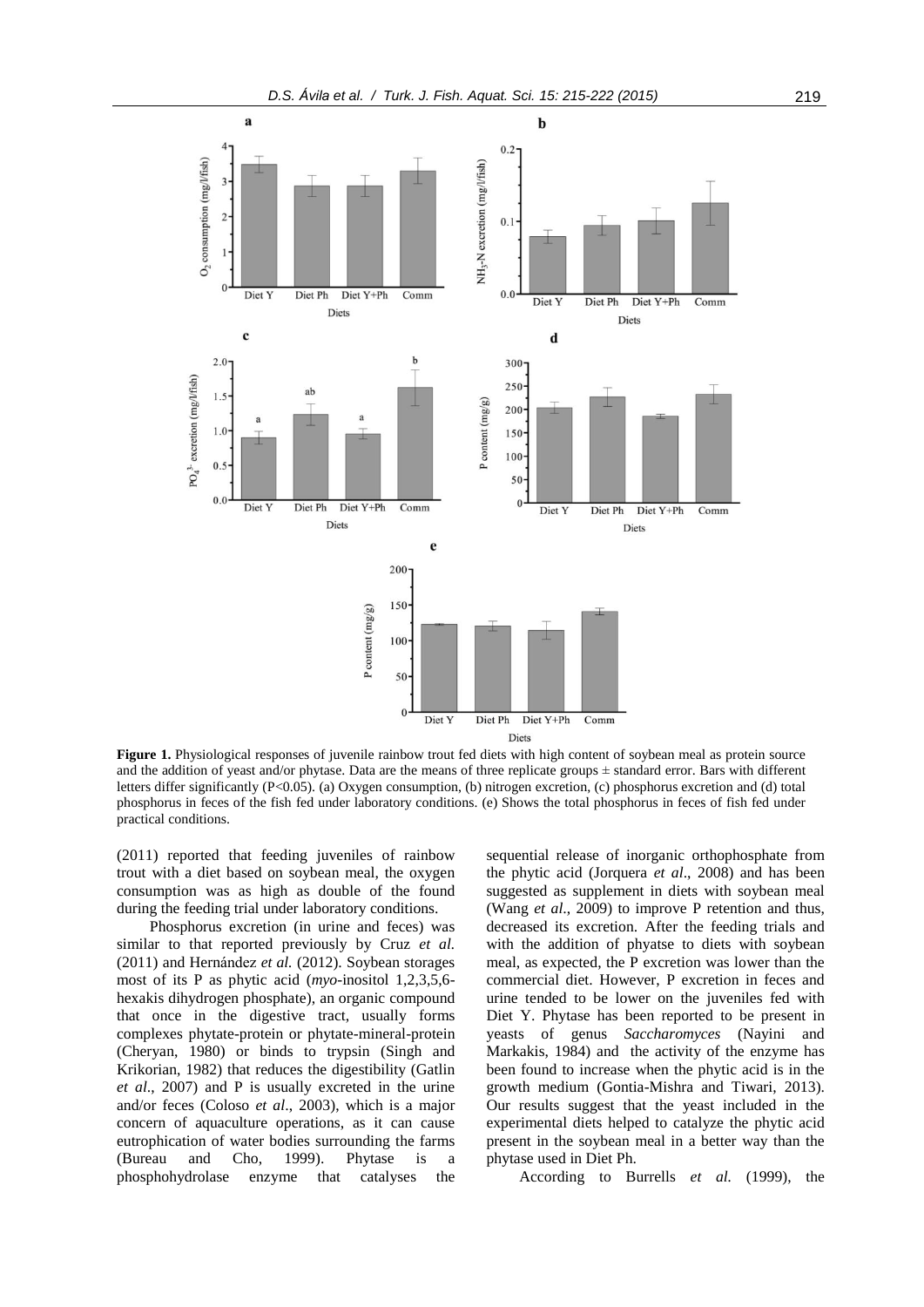

**Figure 2.** Non-specific immunological responses of rainbow trout juveniles fed diets with high contents of soybean meal as protein source and the addition of yeast and/or phytase. Data are the means of three replicate groups  $\pm$  standard error. Bars with different letters differ significantly (P<0.05). (a) Serum lysozyme activity under laboratory conditions and (b) serum lysozyme activity under practical conditions.

incorporation of high levels of soybean protein in fish feed affects the immune capacity of salmonids, as nutrition of the organisms play an important role in maintain the normal response and particularly, the lysozyme activity is the non-specific response that often is use to evaluate the fish condition. The nonspecific immune responses are the first line of defence in fish and usually can avert many microbial until the specific responses have been developed (Saurabh and Sahoo, 2008). The data obtained under laboratory conditions of serum lysozyme activity are between the normal ranges reported previously for rainbow trout fed a diet based on fish meal (Verlhac *et al*., 1986) and those fed on a diet with plant-origin proteins (Hernández *et al*., 2012; Jalili *et al*., 2013). However, data under the practical conditions are lower that those reported. Several environmental factors have been reported to affect lysozyme activity and are well establish that temperature has an effect in it (Saurabh and Sahoo, 2008). During the trial under farm conditions, temperature was lower by 3 to 4 °C than the performed under laboratory conditions and this might influencing the lower lysozyme activities as reported previously for carp (Studnicka *et al*., 1986), Atlantic halibut (Langston *et al*., 2002) and southern bluefin tuna (Watts *et al*., 2002). Regardless of the two feeding trials, we were able to identify a trend in which the yeast and the phytase added to the experimental diets caused higher lysozyme activities. Besides, the yeast has been reported to improve the lysozyme activity in several species of fish mainly by contributing with nucleic acids and  $\beta$ -1,3-glucans (Abdel-Tawwab *et al*., 2008; Chiu *et al*., 2010), but the mechanisms are still not fully understood (Nayak, 2010).

The present research shows the possibility of using high contents of soybean meal by adding yeast or yeast and phytase in diets for juvenile rainbow trout reared under different conditions. Diets Y and Y+Ph did not affected the growth and the serum lysozyme activity, besides they might be contributing with reducing the P excretion. As well represents an

option to use more plant-origin ingredients in the commercial diets for trout, even that is necessary to establish a way to deliver the live yeast during the industrial process of diet manufacturing, which might include the use of encapsulated cells to ensure the viability of yeast.

## **Acknowledgments**

The authors kindly acknowledge the financial support of the Program of Support to Research and Technology Innovation Projects (PAPIIT) number TB200112 and RR290112 of the UNAM.

## **References**

- Abdel-Tawwab, M., Abdel-Rahman, A.M. and Ismael N.E.M. 2008. Evaluation of commercial live bakers´yeast, *Saccharomyces cerevisiae* as a growth and immunity promoter for fry Nile tilpia, *Oreochromis niloticus* (L.) challenged *in situ* with *Aeromonas hydrophila*. Aquaculture, 280: 185-189.
- Barnes, M.E., Durben, D.J., Reeves, S.G. and Sanders, R. 2006. Dietary yeast culture supplementation improves initial rearing of McConaughy strain rainbow trout. Aquaculture Nutrition*,* 12: 388-394.
- Bureau, D.P. and Cho, C.Y. 1999. Phosphorus utilization by rainbow trout (*Oncorhynchus mykiss*): estimation of dissolved phosphorus waste output. Aquaculture, 179: 127-140.
- Bureau, D.P., Kaushik, S.J. and Cho, C.Y. 2002. Bioenergetics. In: J.E. Halver and R.W. Hardy (Eds.). Fish Nutrition, 3rd edition, Academic Press, San Diego, CA, USA: 1-59.
- Burrells, C., Williams, P.D., Southgate, P.J. and Crampton, V.O. 1999. Immunological, physiological and pathological responses of rainbow trout (*Oncorhynchus mykiss*) to increasing dietary concentrations of soybean proteins. Veterinary Immunology and Immunopathology, 72: 277-288.
- Caruso, D., Schlumberger, O., Dahm, C. and Proteau, J.P. 2002. Plasma lysozyme levels in sheatfish *Silurus glanis* (L.) Subjected to stress and experimental infection with *Edwardsiella tarda*. Aquaculture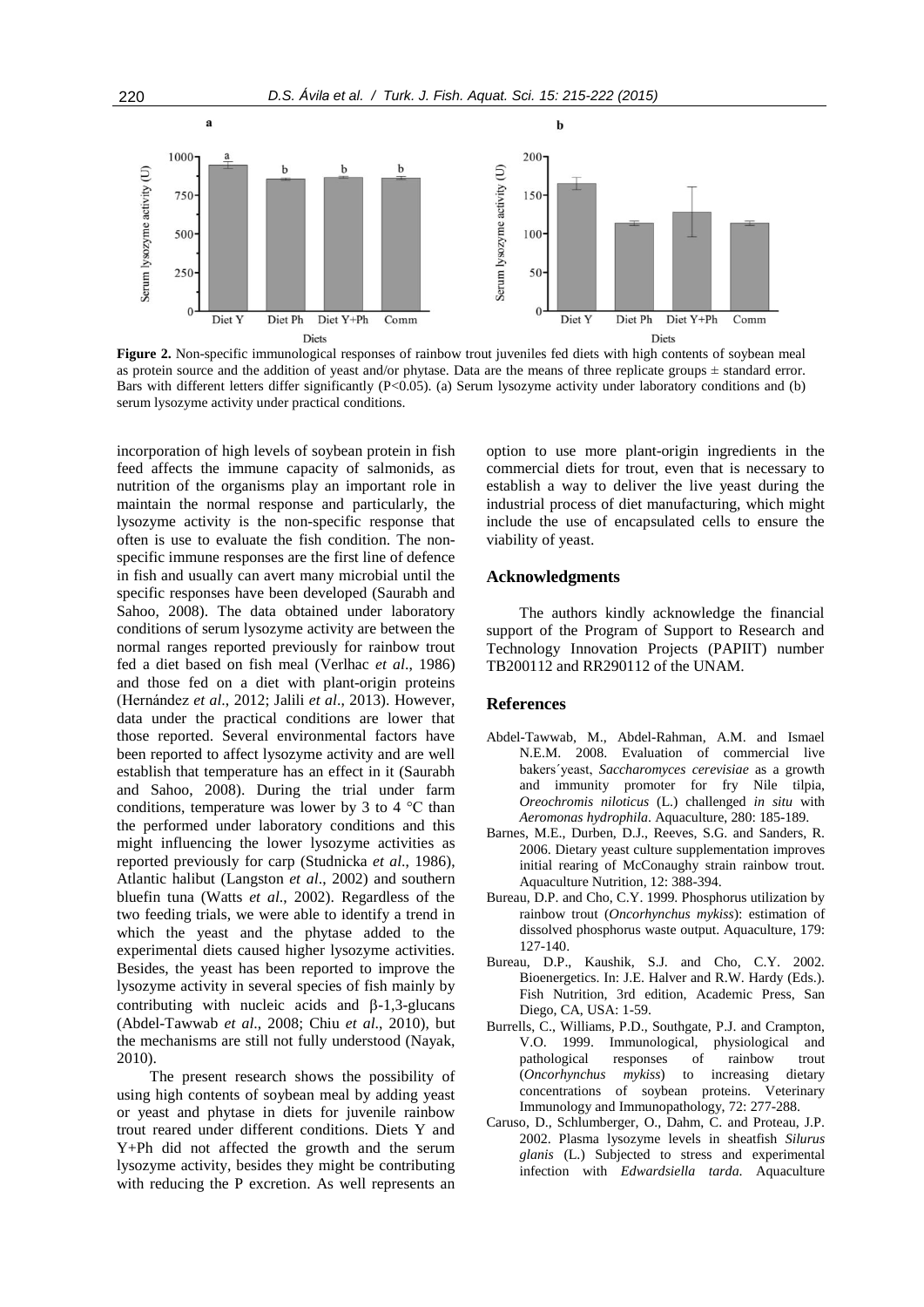Research*,* 33: 999-1008.

- Cheng, Z.J. and Hardy, R.W. 2003. Effects of extrusion and expelling processing, and microbial phytase supplementation on apparent digestibility coefficients of nutrients in full-fat soybeans for rainbow trout (*Oncorhynchus mykiss*). Aquaculture, 218: 501–514.
- Cheng, Z.J., Hardy, R.W., Verlhac, V. and Gabaudan, J. 2004. Effects of microbial phytase supplementation and dosage on apparent digestibility coefficients of nutrients and dry matter in soybean product-based diets for rainbow trout *Oncorhynchus mykiss*. Journal of the World Aquaculture Society, 35: 1-15.
- Cheryan, M. 1980. Phytic acid interactions in food systems. Critical Reviews on Food Science and Nutrition, 13: 114-119.
- Chiu, C.H., Cheng, C.H., Gua, W.R., Guu, Y.K. and Cheng, W. 2010. Dietary administration of the probiotic, *Saccharomyces cerevisiae* P13, enhanced the growth, innate immune responses, and disease resistance of the grouper, *Epinephelus coioides*. Fish Shellfish Immunology, 29: 1053-1059,
- Clescerl, L.S., Greenberg A.E. and Eaton, A.E. 1995. Standard Methods for the Examination of Water and Wastewater, 17th Ed., Am. Public Health Assoc., Washington, DC.
- Coloso, R.M., King, K., Fletcher, J.W., Hendrix, M.A., Subramanyam, M., Weis, P. and Ferraris, R.P. 2003. Phosphorus utilization in rainbow trout (*Oncorhynchus mykiss)* fed practical diets and its consequences on effluent phosphorus levels. Aquaculture, 220: 801-820.
- Cruz, C.A.C., Hernández, H.L.H., Fernández, A.M.A., Ramírez, P.T. and Angeles, O.L. 2011. Effects of diets with soybean meal on the growth, digestibility phosphorus and nitrogen excretion of juvenile rainbow trout *Oncorhynchus mykiss*. Hidrobiológica, 21: 118.125.
- Gatlin, D.M., Barrows, F.T., Brown, P., Dabrowski, K., Gaylord, T.G., Hardy, R.W., Herman, E., Hu, G.S., Krogdahl, Å., Nelson, R., Overturf, K., Rust, M., Sealey, W., Skonberg, D., Souza, E.J., Stone, D., Wilson, R. and Wurtele, E. 2007. Expanding the utilization of sustainable plant products in aquafeeds: a review. Aquaculture Research, 38: 551-579.
- Gomes, E., Rema, P. and Kaushik, S. 1995. Replacement of fishmeal by plant proteins in the diet of rainbow trout (*Oncorhynchus mykiss*): digestibility and growth performance. Aquaculture, 130: 177-186.
- Gontia-Mishra I. and Tiwari, S. 2013. Molecular characterization and comparative phylogenetic analysis of phytases from Fungi with their prospective applications. Food Technology and Biotechnology, 51: 313-326.
- Hardy, R.W.1996. Alternate protein sources for salmon and trout diets. Animal Feed Science and Technology, 59:71-80.
- Hardy, R.W. 2010. Utilization of plant proteins in fish diets: effects of global demand and supplies of fishmeal. Aquaculture Research, 41: 770–776.
- Hernández, F.G., Hernández, H.L.H., Fernández, A.M.A. and Angeles, L.O. 2012. Effects of total replacement of fishmeal with *Spirulina* powder and soybean meal on juvenile rainbow trout (*Oncorhynchus mykiss* Walbaum). Israeli Journal of Aquaculture- Bamidgeh, IIC: 64.2012.790.
- Jalili, R., Tukmechi, A., Agh, N., Noorin, F. and Ghasemi, A. 2013. Replacement of dietary fish meal with plant

sources in rainbow trout (*Oncorhynchus mykiss*); effect on growth performance, immune responses, blood indices and disease resistance. Iranian Journal of Fisheries Science*,* 12: 577-591

- Jorquera, M., Martínez, O., Maruyama, F., Marschner, P. and Mora, M.L. 2008. Current and future biotechnological applications of bacterial phytases and phytase-producing bacteria. Microbes and Environments, 23: 182-191.
- Kaushik, S.J. and Seiliez, I. 2010. Protein and amino acid nutrition and metabolism in fish: current knowledge and future needs. Aquaculture Research, 41: 322–332.
- Krogdahl, Å., Penn, M., Thorsen, J., Refstie, S. and Bakke, A.M. 2010. Important antinutrients in plant feedstuffs for aquaculture: an update on recent findings regarding response in salmonids. Aquaculture Research, 41: 333-344.
- Langston, A.L., Hoare, R., Stefansson, M., Fitzgerald, R., Wergeland, H. and Mulcahy, M. 2002. The effect of temperature on non-specific defences parameters of three strains of juvenile Atlantic halibut (*Hippoglossus hippoglossus* L.). Fish and Shellfish Immunology, 12: 61-76.
- Lara-Flores, M., Olvera-Novoa, M.A., Guzman-Mendez, B.E. and Lopez-Madrid, W. 2003. Use of the bacteria *Streptococcus faecium* and *Lactobacillus acidophilus*, and the yeast *Saccharomyces cerevisiae* as growth promoters in Nile tilapia (*Oreochromis niloticus*). Aquaculture, 216: 193-201.
- Nayak, S.K. 2010. Probiotics and immunity: a fish perspective. Fish and Shellfish Immunology, 29: 2-14.
- Nayini N.R. and Markakis, P. 1984. The phytase of yeast. Lebensmittel-Wissenschaft und Technologie, 17: 24– 26.
- Saurabh, S. and Sahoo, P.K. 2008. Lysozyme: an important defence molecule of fish immune system. Aquaculture Research, 39: 223-239.
- Singh, M. and Krikorian, A.D. 1982. Inhibition of trypsin activity *in vitro* by phytate. Journal of Agriculture and Food Chemistry, 193: 799-800.
- Slawski, H., Adem, H., Tressel, R.P., Wysujack, K., Koops, U. and Schulz, C. 2011. Replacement of fishmeal by rapeseed protein concentrate in diets for common carp (*Cyprinus carpio* L.). Israeli Journal of Aquaculture-Bamidgeh, IIC: 63.2011.605.
- Studnicka, M., Siwicki, A. and Ryka, B. 1986. Lysozyme level in carp (*Cyprinus carpio* L.). Israeli Journal of Aquaculture-Bamidgeh, 38: 22-25.
- Verlhac, V., Gabaudan, J., Obach, A., Schuep, W. and Hole, R. 1996. Influence of dietary glucan and vitamin C on nonspecific and specific immune response of rainbow trout (*Oncorhynchus mykiss*). Aquaculture, 143: 123- 133.
- Waché, Y., Auffray, F., Gatesoupe, F.J., Zambonino, J., Gayet, V., Labbé, L. and Quentel, C. 2006. Cross effects of the strain of dietary *Saccharomyces cerevisiae* and rearing conditions on the onset of intestinal microbiota and digestive enzymes in rainbow trout *Oncorhynchus mykiss* fry. Aquaculture, 258: 470-478.
- Wang, F., Yang, Y.H., Han, Z.Z., Dong, H.W., Yang, C.H. and Zou, Z.Y. 2009. Effects of phytase pretreatment of soybean meal and phytase-sprayed in diets on growth, apparent digestibility coefficient and nutrient excretion of rainbow trout (*Oncorhynchus mykiss* Walbaum). Aquaculture International, 17: 143-157.
- Watts, M., Munday, B.L. and Burke, C.M. 2002.